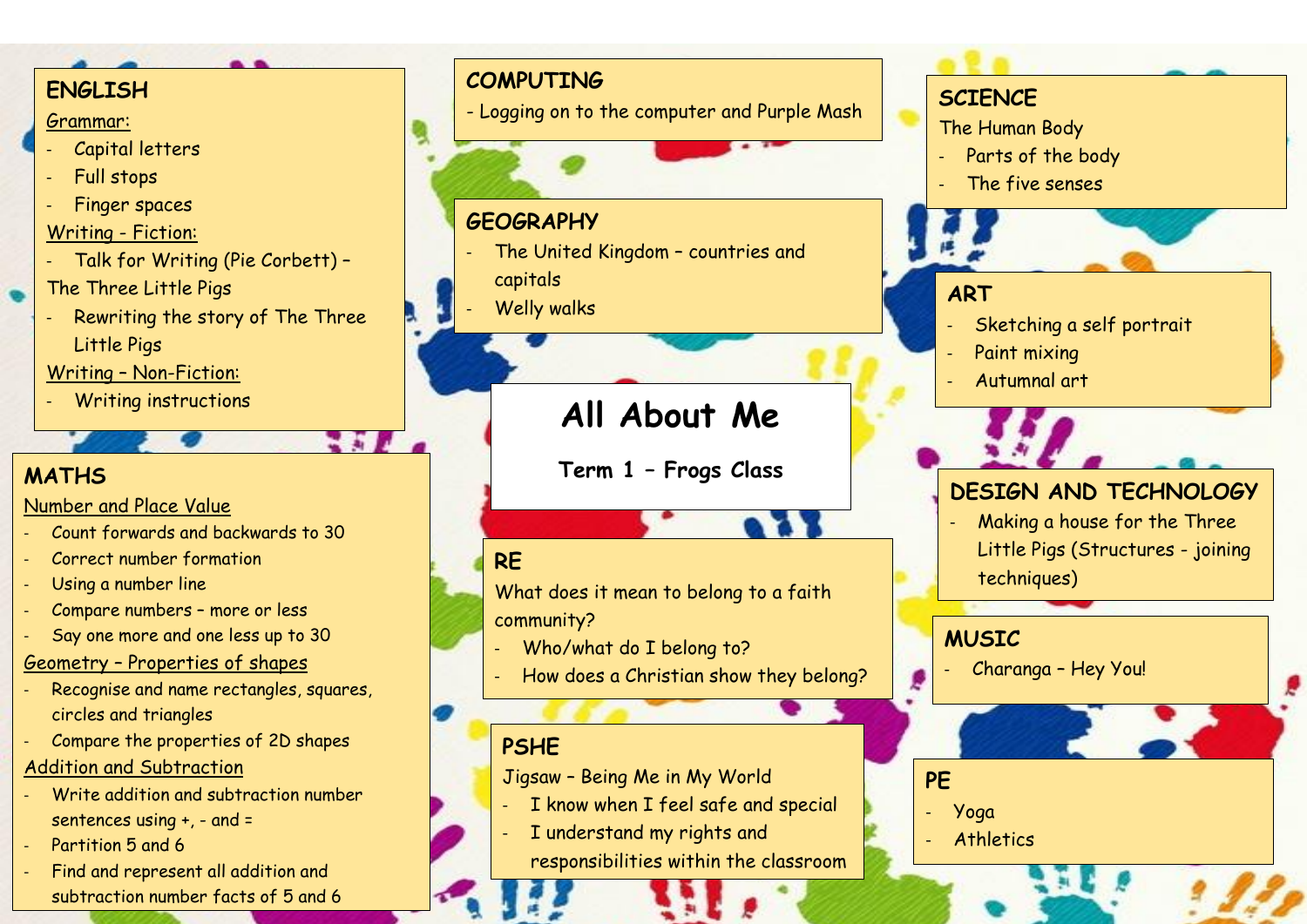# **Geography Knowledge Organiser**

**Term 1 - Frogs Class**

**Our Country**



#### Northern Ireland

The smallest country in the UK. Belfast is the capital city. One of the most famous landmarks is Giant's Causeway.

#### Wales

The most mountainous country in the UK. Cardiff is the capital city. Wales has its own language - Welsh.

## Key Vocabulary

| Country      | A nation with its own government.                                                                                                         |
|--------------|-------------------------------------------------------------------------------------------------------------------------------------------|
| Capital city | A town or city where the government sits.                                                                                                 |
| Landmark     | A feature of a place that is easily recognised. It<br>can be made by people (a human feature) or<br>occur naturally (a physical feature). |
| Population   | How many people live in one particular place.<br>This could be a town, city, country or the whole<br>world.                               |

## Scotland

A country in the North of the UK. Edinburgh is the capital city. Scotland has large mountains including Ben Nevis, which is the largest in the UK.

## England

The largest country in the UK. London is the capital city. Many parts of England are flat but there is also lots of rural countryside with rolling hills and valleys in the north.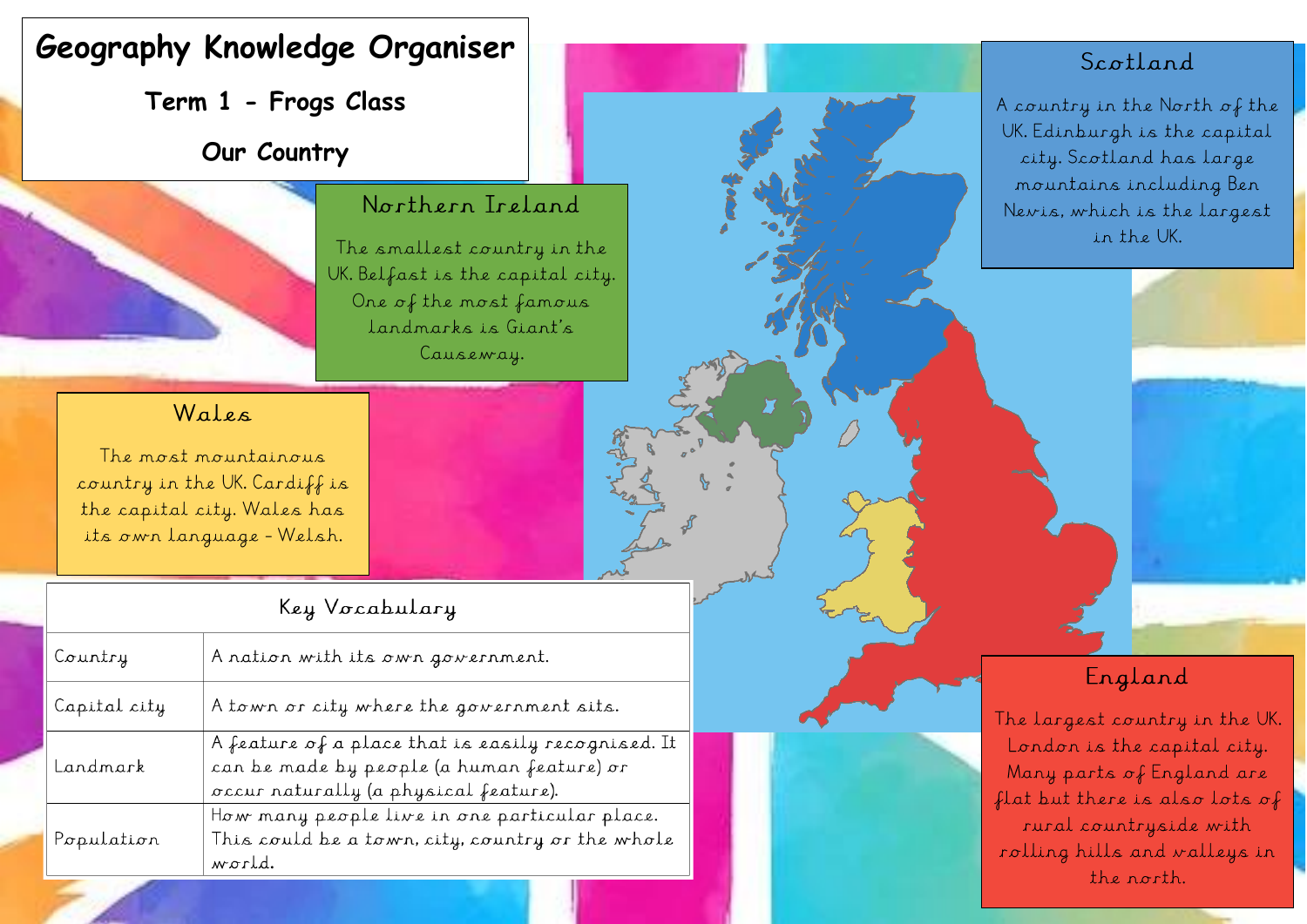

الألا والوروثان والوروثان وألو وأرو وأوروثه وأوروثه وأوروثه وأورواه والمرواء والمرواء والمرواء والمرواء والمرواء والمرواء والمرواء